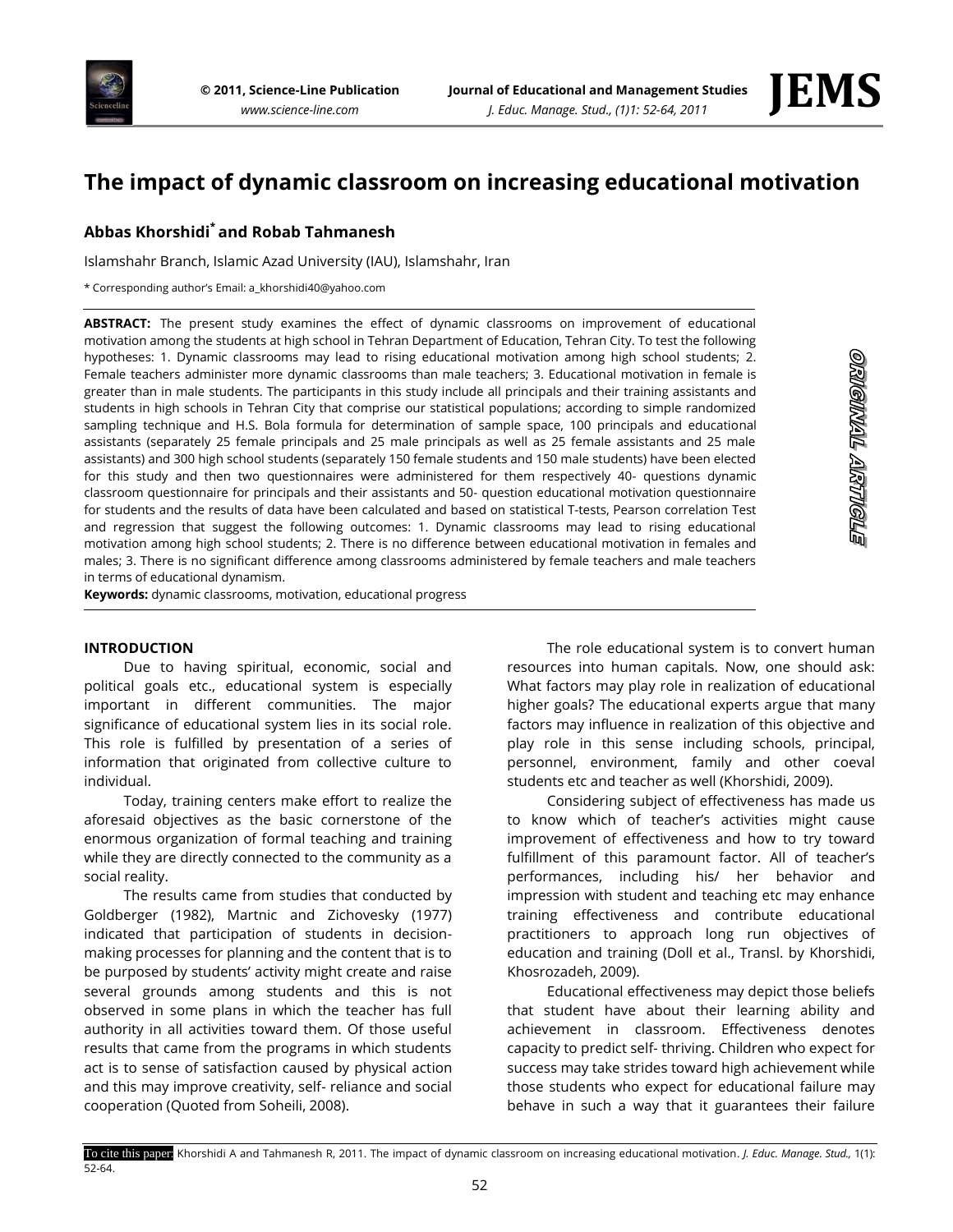(Bandura, 1986). These concepts signify that motivation is foremost effective research fields in individual's behavior and teacher has to inevitably create motivation in order to guide learners toward educational higher objectives. Motivation stands for complex and leading forces, requirements and tension- making conditions or other mechanisms that initiate individual's activity toward realization of his/ her goals and resume them (Robins, 2004).

In general, findings of Erick (2006, quoted from Mirkamali, 2004) suggest that motivation is an impetus for moving of human resources in organizations; as a result, whatever human resources possess greater motivation, they will enjoy greater creativity, innovation, dynamism, productivity and effectiveness etc. to the same extent. Thus, with respect to sensitive nature of education and training, particularly in high school period that is realism career where students are turned into useful citizens, schools and especially teacher may play vital role in this regard. Consequently, that teacher may exercise higher effectiveness that he/ she revives spirit of activity in students and this important point will be fulfilled only by stimulating natural inclinations in student and encouraging them for the given action. In an study, Tileston (2007) showed that genuine, deep and retained learning is done in active classroom and these classrooms may lead to exert favorable changes in learners' behavior and eventually this bring up students flexible, active and dynamic.

For this reason, the present study has reviewed the impact of dynamic classrooms on rising motivation for educational progress among high school students.

Regarding to relationship between dynamic classrooms with educational progress motivation, many studies have been carried out so we deal with some of them here:

Asgari (1998) has achieved some noticeable findings about comparison between educational motivation in girls and boys. Of those findings, this point is implied that females have greater educational motivation than males in all educational grades.

In a study, Khorami (2004) came to this result that in contrast to male students, female students enjoyed higher motivation in educational progress.

In his research about progress motivation and its impact on students' educational performance, Amerizadeh (2002) concluded that there is a positive and significant relationship among motivation and educational performance. In a study on relationship between motivation with mental health in students' educational progress, Zare Kooshk and Ghazi (2004) concluded that there is a positive and significant

relation among progress motivation and educational achievement. Also there is a significant difference among motivation in female and male students and males' motivation is greater than females'. Similarly, there is no significant difference between educational progress in female students and male students.

In a study, Khorshidi (2007) indicated that active classrooms might directly lead students to enjoy skills in collective process and group administration. Concerning to indirect impacts one may also improve indirectly adaption of "memory- based" model of students' rational and mental potential and create a habit for accurate thinking and inclination to exploration in students indirectly by employing "pre- organizing" model.

During a research, Seyf (1994) found that in active classrooms, teacher is a person that might help student in application of skill. Those skills that learners may acquire them by training are manual and behavioral skills. Teacher is considered as meritorious if he/ she provides such conditions in a classroom and make students to observe the aforesaid points. By adaption of modern teaching models and techniques in active classrooms, teacher may realize educational objectives of textbook (lesson) among their students.

In a study, Shariatmadari (2003) has attached importance for the relations between parents and students in learning and development of this trend so that parents should be informed about what takes place in classroom in this respect.

Seyf (1994) argues that individuals with higher progress motivation may outperform others in doing the given tasks including learning.

Within several studies, Johnson (1970) concluded that a classroom with warmly and intimate environment not only enhances motivation for educational achievement but also facilitates the greater self- esteem, lower anxiety and better learning (Quoted from Salehi, 1994). During some researches, Moayednia (2005) came to the result in that continuous training and learning is necessary due to increase in volume of knowledge and information. Thus, this type of training requires new learning technique. For this reason, if the importance and necessity of leaving traditional techniques and strategies in educational system and paying attention to modern strategies and method in teaching and expiry of the iterative traditional techniques are not accepted then new techniques of training task will not be fulfilled.

During several studies, Akbari (3005) concluded that classroom is the place for interaction among student and teacher and teaching is the most major example of such an interaction. To make teaching more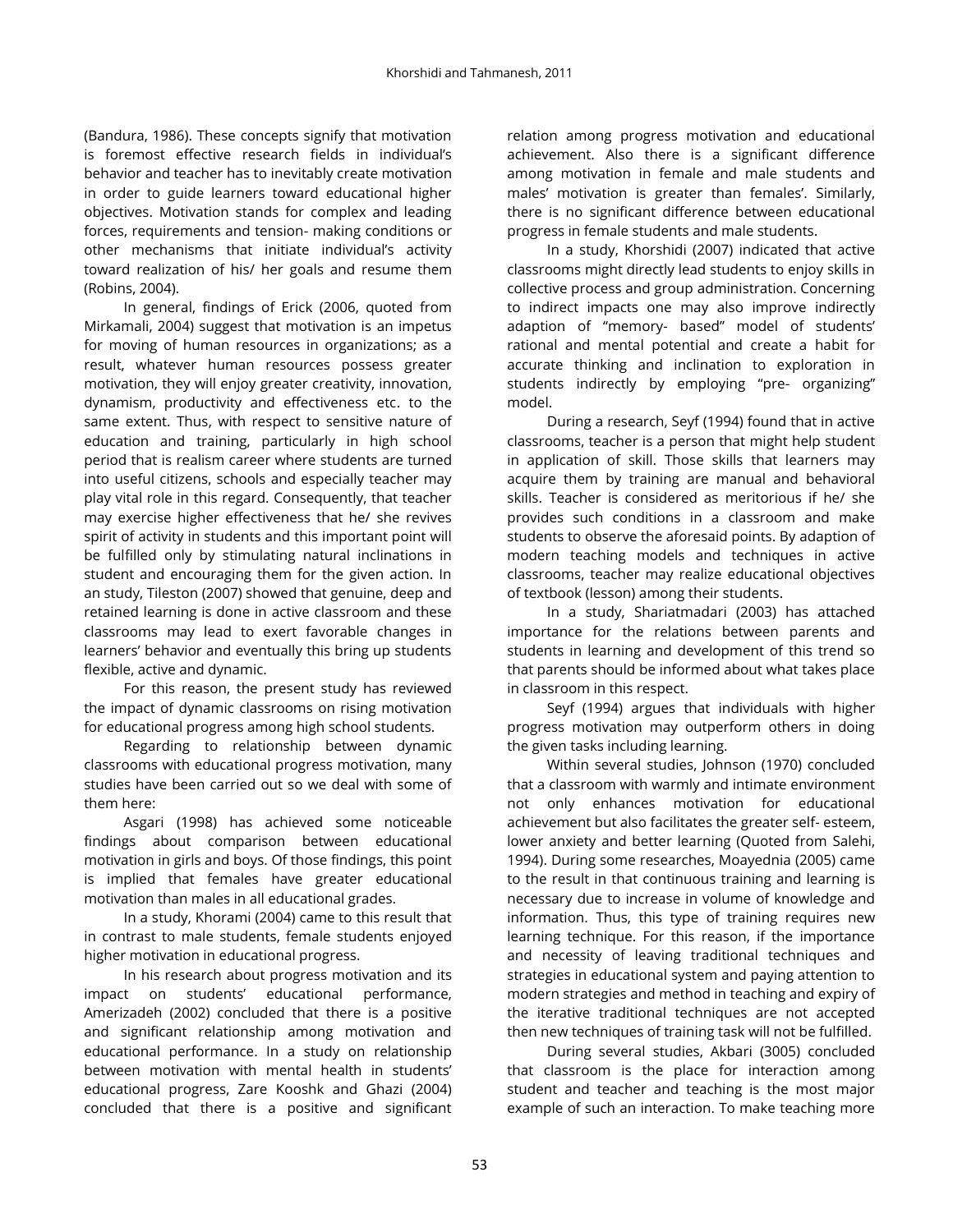effective, both sides of this interaction should live free from mental concerns and in confidence.

In a study, Macckiyachyvilin (1985) came to the result that learning strategies are not always led to better educational performance. They acknowledged that sense of personal effectiveness or progress motivation might play important role. In another research that Woldend (1997) carried out on high school students in Canada, he executed educational motivation scale on them. The results have shown that those students who had the higher internal motivation, enjoyed greater educational achievement. Similarly, it was characterized in this study that girls have higher internal motivation than boys (Quoted from Tohidi, 2002).

Keith and Kohl (1997), in their studies, found several important factors like learners' ability, teachers' training and learning motivation. Afterwards, two other significant factors comprised teacher's training and the latter was motivation for learning (Seyf, 1993, p.189).

The results came from studies done by Goldberger, Martnic and Zichovesky (1977, p.52) showed that participation of students in decisionmaking processes and content that is to be purposed by students' activity might train different fields in students and this measure is not observed in this way in those programs where teacher has full authority in doing activities. Of more useful outcomes came from the programs in which students are active is sense of satisfaction which is resulted from physical activity and this, in turn, might improve creativity, self- reliance and social collaboration (Quoted from Soheili, 2008, p.42).

Doll and Zucker Brehm (2004, p.197) have obtained the same results in several studies.

- School officials shall know what is effective in active classrooms and they should do the same and identify effective programs in school following to adjustment of training and personality process in students.

- In a study, they have deemed active classrooms as places for emotional, educational and social successes of students and he believes in that despite of having a lot of problems, student will achieve to high educational progress.

- When the relations among teacher and student are reduced during teenage and maturity careers, lowering educational quality is inevitable during middle years in school. In fact, in comparison with relations with classmates or parents and other student, teacherstudent relationships are more closely related to educational motivation and achievement.

- In future world, active classrooms in the field of standard models and preparation of students to achieve occupational success in future may try extremely at levels of school and other training areas and in this course the amending plans may play essential role in active classrooms.

- The efficiency of those teachers who teach by means of active teaching methods is higher than teachers that emphasize on conveying contents and information to students.

- In active classrooms, teachers should pay attention to individual differences among students and their spirit and at the same time establish relationship between school and family.

In a study, Boris Joyce (2004, p.66) came to this result that if teachers adapt active teaching techniques at any educational period and make their classrooms dynamic, their student will enjoy motivation for educational achievement and obtain to ever- increasing successes.

Findings of Erick (2010) suggest that teacher with modern teaching method might enjoy the sufficient motivation and inclination in classroom administration and this may be transferred to learners as well and led to genuine, deep and dynamic learning among learners (Quoted from Khorshidi, 2009).

During several studies, Noblit et al (1995) concluded that in order to create a supportive and secured environment in classroom, quality and stability of teacher's adaption to students is always the foremost element; the first important steps toward establishing adaptation are identifying students and contributing them to recognize each other.

Wantles and Watkins (2002) came to this result in a study that socially accepted behaviors like participation, assistance and cooperation are vital norms since they lay foundation for important educational processes such as problem- solving and educational motivation.

When parents attach respect for teachers of their children and strengthen their rules and recommendations this possibility became stronger that they establish relations with their teacher more easily. All these three relations play role in classroom social platform for learning and they create an environment that is tranquil spiritually while it encourages riskability and generates a sense of self- worth and self- esteem among students (Doll et al., Transl. by Khorshidi & Khosronejad, 1987).

During their studies in 1996, Pianta and Walsh emphasized that learning problems have not been internalized in child but they are latent sue to lack of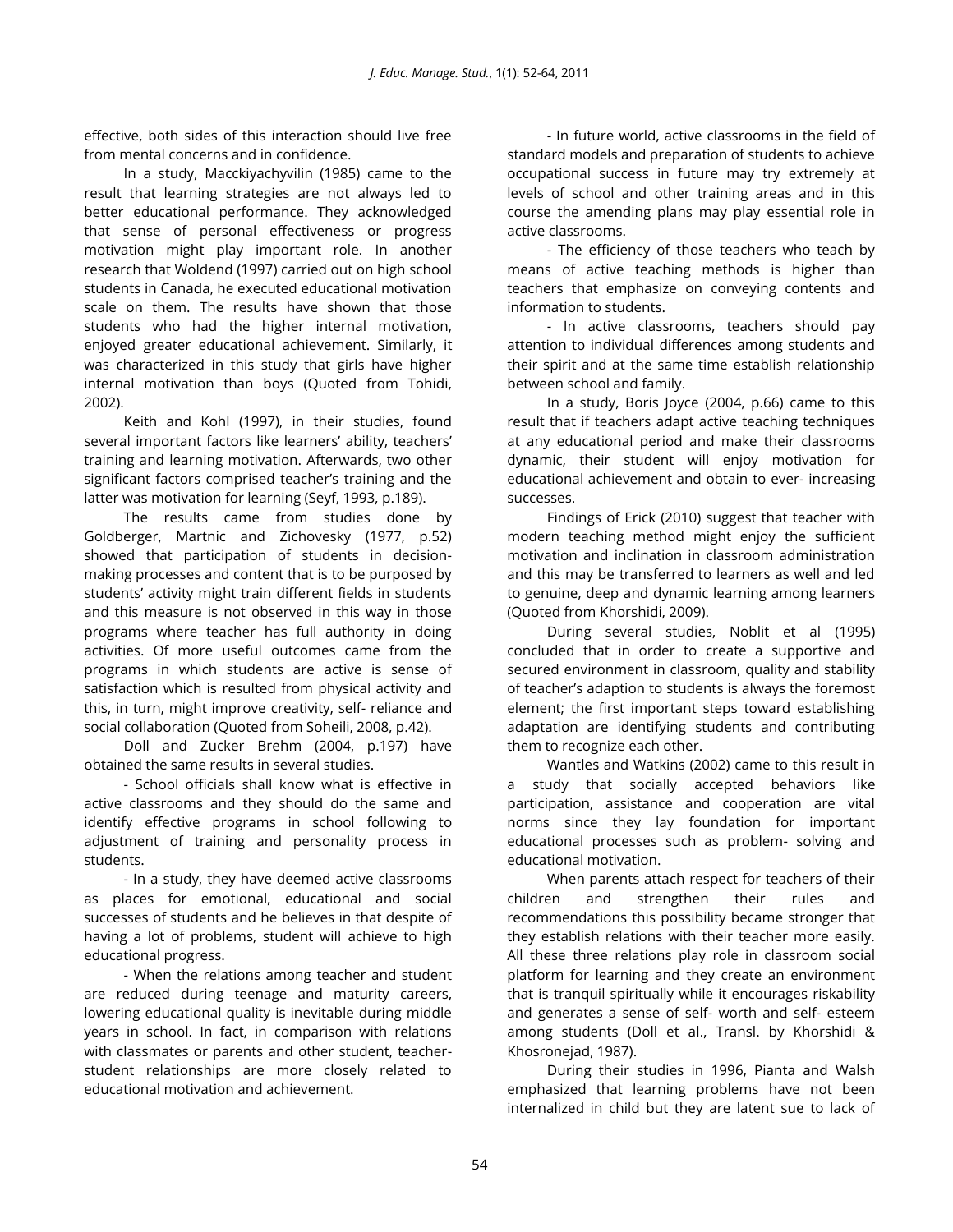correspondence between child and one the existing features in classroom (Ibid.).

In his MA thesis, Mr. Mahmoud Goshtasbi has implied others' findings about motivation as follows:

Unlike most of motivational structures, achievement motivation that has been occasionally called as requirement for progress was not disputed. To great extent, the existing agreement was due this fact that study on motivation served as performance of an intellectual school and done by some of theoreticians and researchers that were working on leadership of DC McCland (Quoted from DC Widler that has collected an abstract from attributes of progressive individuals). During several years before study of McCland, many researches were conducted in order to examine nature and effects of motivation. Some of these studies reviewed and discovered personality characteristics of individuals that enjoyed higher motivation for achievement. Namely, such individuals act based on some certain methods. As a result, several outstanding researches were carried out during those years and a lot of findings were obtained about nature of person that is extremely progressive.

According to Alshuler (1937) persons who enjoy higher motivation for progress are interested in preference for the sake of preference but not for the reward that might be followed by it; they do not work on a task because of the money that might have as an outcome.

Based on study of Atkinson and Reitman (1956), they evaluate the roles according to the opportunities that may be provided not because of their validity (Burnstein et al, 1963).

Their interest in progress is not affected by working in group but it receives the impact from working (French, 1958).

They prefer to elect experts as assistants instead of their friends (McCland and Winter, 1969).

They prefer those situations in which they can assume personal responsibility for results of their efforts. They tend to control their own fate not to assign these affairs to destiny, chance and or luck (French et al, 1985; Mackhausen, 1967).

They would like to judge independently according to their own assessments and experiences not based on others' ideas (Mackhausen, 1967).

Persons who have higher motivation for progress worry more for middle term future than in long run and they have longer vision toward next time (Ricks, 1960).

Michel (1961) states: They mainly expect for the future and prefer greater reward in the future than smaller rewards at present.

Knob (1963) argues that individuals with higher achievement motivation feel that they have not sufficient time to do anything.

In order to continue still moving toward their achievement of their goals, they like to receive instant, routine and real feedback about the way of their progress (French 1985; Mose and Kakan 1961).

In his studies, Hoffman (1972) by review of subjects like progress motivation and social role and thought presumes that need to cohesion is one that influences behavior and progress motivation more than other factors in time. Girls are less encouraged to independence and they are more rarely under stress to possess any identity rather than their mother's. Consequently, the confidence and appropriate skills are not grown among them so they tend to be dependent on others.

Hurmze (1972) argues that this is not the main problem that females have not the motivation for achievement but in fact they are stimulated to avoid progress. Females enjoy this self- assumption that they deem competition, independence, merit and progress as attributes that do not essentially correspond to their life.

In a study done by Franckle (1960) (quoted from Samuel Ball) he concluded that in contrast to talented but successful students, the intelligent but unsuccessful students might hate school and school lessons further. It is implied that such aversion was created, at least to some extent, by the experiences that exercised based on classic conditioned model.

Quoted from Seyf Agor and Glow, Walberg (1979) examined correlation coefficient between values of educational motivation and progress obtained from studies that have been conducted on 63'700 students from Grade 1 to Grade 12 and showed mean value of correlation coefficient of case study is +34%.

Bloom (1982) has reported this coefficient as +560%.

Cited from Salehi, in studies of Johnson (1970), not only motivation for achievement may be improved in a warmly and intimate class or environment but it facilitates greater self- esteem, lower anxiety and better learning.

Baumerind (1973) says: parents who behaved affectionately with their children at reasonable level and at same time expected them proper behavior, their children reflected great persistence and made several efforts toward achievement and enjoyed higher motivation for progress.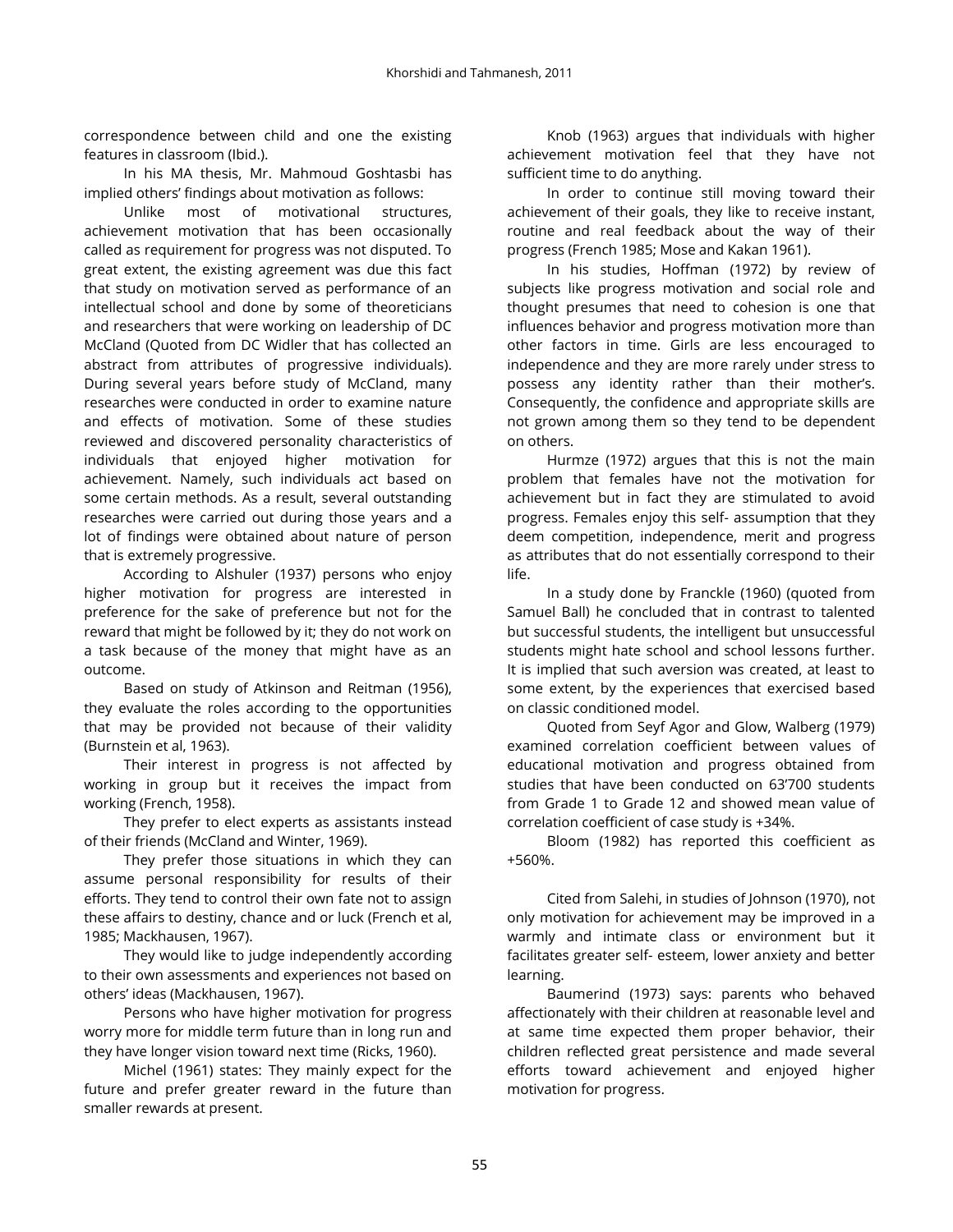In his studies, Bandora (1981) has believed that background of educational achievement is one of the reasons for expecting higher achievement among children. But higher expectations, in turn, may create sense of effectiveness among children where this sense is a satisfactory ability and stimulate them to make greater efforts in the future; however, Bartle (1987) and Ruiter (1975) adapted cause- analysis for achievement motivation and implied four major reasons in this regard.

During their studies, Nichols and Nalone (1994) have considered subject of teachers' awareness of motivation and its relationship with student's motive and suggested that lack of collective knowledge about student's motivation among teachers is not save this fact that students are less interested in further learning (Goshtasbi, Mahmoud, 1996).

With respect to what it implied, the main objective of this paper is to study and test the following hypotheses:

1. Dynamic classrooms may lead to rising educational motivation among high school students.

2. Female teachers administer more dynamic classrooms than male teachers.

3. Educational motivation in female is greater than in male students.

## **MATERIALS AND METHODS**

The current research is of developmental type in terms of goals and quantitative kind in terms of data and it is of correlation type from nature and method since we intend to measure its relation with dependent variable without manipulation of independent variable. Statistical population of case study includes all high school students at Grade I from public schools and also all their principals and educational assistants in high school career in Tehran Department of Education with MA degree in the field of Educational Sciences. To select a referent sample as well as to increase accuracy of measurement, simple randomized sampling techniques has been adapted and according to H.S. Bola formula for determination of sample space (1970, Transl. by Abily, 1999), 100 personnel (50 principals and 50 assistants) and 300 female and male students constitute this sample.

Measurement tools in this study are two questionnaires that consist of respectively a 40 question dynamic classroom questionnaire, which was drawn up by Doll and Zucker and Brehm (2004) and translated by Khorshidi (2010), and a 50- question motivational questionnaire that formulated by Bhargava (1994) and translated by Karami (2009) while dynamic

classrooms questionnaire included a triple- choice appendix (Yes, Sometimes, and No) that denote 1, 2 and 3 respectively and achievement motivation questionnaire comprised of three choices: a, b and c. Any question which indicates achievement motivation (need to progress) take score 1 and all scores include the score of need to normalized relevant progress purposed in this test.

Validity of both tools was calculated by means of Cronbach's alpha Coefficient where their values were computed 75% and 74% for achievement motivation and dynamic classrooms, respectively. Validity of both tools was obtained by Face Validity technique (i.e. confirmation by 15 experts).

## **RESULTS**

a) *Data description*: Statistical attributes of dynamic classrooms (principals) are given in Table 1.

The following cases can be inferred from the figures in above tables:

1- Comparison among data in terms of sample groups indicates that mean values of female assistants in scales of self- reliance, accountability, obedience of rules, teacher of my school, classmates and relationship with parents are higher than in male assistants. Similarly, mean value of motivation is greater among male students than in female students.

2- The comparison in standard deviation values through sample group shows variance in scales of selfreliance, accountability, obedience of rules, and classmates and relationship with parents among male assistants are higher than in female assistants but variance of my teacher variable is greater among females than in males. Also, standard deviation of motivation is higher in female students than in males.

3- From sample group's view, the minimum and maximum scores for each factor in scale of dynamic classrooms are 1 and 4 respectively while these values are 1 and 50 in educational motivation scale, respectively.

4- Positive skewness signifies that skewness of distribution moves toward right side of normal distribution while positive kurtosis indicates the given distribution is higher than normal distribution.

Independent T- test was adapted in order to describe data and to generalize study results to population from which they were extracted and results of this test are given in the following tables respectively. **Hypothesis I:** Dynamic classrooms may lead to rising educational motivation among high school students.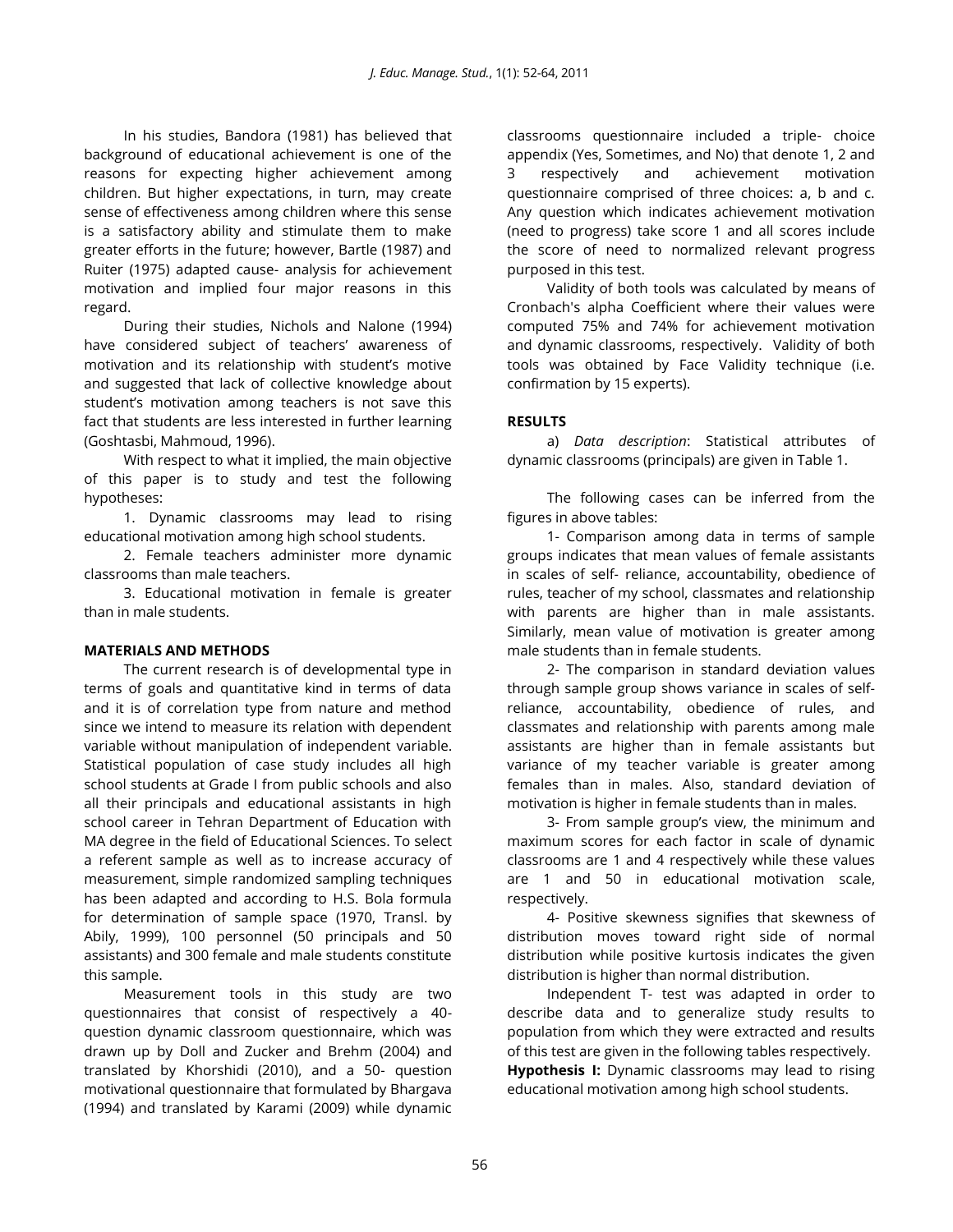| <b>Elements</b>       |                | <b>Background Minimum</b> |               |                          | Range            |                  |         | <b>Kurtosis</b>         | <b>Skewness Variance</b> |         |        |      |        | <b>Standard</b><br><b>Deviation</b> | <b>Mean</b> |      | Quantity |      |
|-----------------------|----------------|---------------------------|---------------|--------------------------|------------------|------------------|---------|-------------------------|--------------------------|---------|--------|------|--------|-------------------------------------|-------------|------|----------|------|
| Gender                | female         | Male                      | Female        | Male                     | Female           | Male             | Female  | Male                    | Female                   | Male    | Female | Male | Female | Male                                | Female      | Male | Female   | Male |
| reliance<br>Self-     | $\overline{4}$ | $\infty$                  | $\ddot{.}$    | $\overline{\phantom{m}}$ | 2.6              | $\sim$           | 0.57    | $-0.89$                 | $-0.003$                 | $-0.37$ | 0.32   | 0.35 | 0.57   | 0.59                                | 2.59        | 2.30 | 25       | 25   |
| Account<br>ability    | 3.4            | $\infty$                  | 1.2           | $\ddot{0}$               | 2.1              | $\overline{1.7}$ | 0.05    | $-081$                  | $-0.22$                  | $-0.48$ | 0.25   | 0.27 | 0.50   | 0.52                                | 2.32        | 2.41 | 25       | 25   |
| Obedience<br>of rules | $\infty$       | $\infty$                  | 1.2           | $\frac{6}{1}$            | $\overline{1.7}$ | $\ddot{.}$       | $-0.86$ | $-0.93$                 | $-0.56$                  | $-0.44$ | 0.30   | 0.18 | 0.55   | 0.43                                | 2.38        | 2.49 | 25       | 25   |
| teacher<br>$\sum$     | $\overline{4}$ | 3.5                       | $\frac{9}{1}$ | $\sim$                   | 2.3              | 1.5              | 0.41    | $-0.45$                 | 0.57                     | $-0.9$  | 0.38   | 0.14 | 0.62   | 0.38                                | 2.75        | 2.68 | 25       | 25   |
| Classmates            | 3.4            | $\infty$                  | $\ddot{1}$ .  | 1.8                      | $\frac{8}{1}$    | $\overline{.}$   | $-0.47$ | $\overline{\mathbb{Q}}$ | 0.24                     | $-0.1$  | 0.22   | 0.13 | 0.47   | 0.36                                | 2.37        | 2.47 | 25       | 25   |
| Parent's<br>relations | 3.3            | $\omega$                  | 1.5           | 1.5                      | $\frac{8}{1}$    | 1.5              | $-0.50$ | 0.30                    | $-0.15$                  | $-0.78$ | 0.23   | 0.16 | 0.48   | 0.40                                | 2.42        | 2.56 | 25       | 25   |

**Table 1**. Statistical attributes of dynamic classrooms (principals)

**Table-2**. Statistical attributes of dynamic classrooms (assistants)

| <b>Elements</b>       | <b>Background</b> |          | <b>Minimum</b>   |                          |        | Range         | <b>Kurtosis</b> |         | <b>Skewness</b> |         | <b>Variance</b> |      | <b>Standard</b><br><b>Deviation</b> |      | <b>Mean</b> |      |        | Quantity |
|-----------------------|-------------------|----------|------------------|--------------------------|--------|---------------|-----------------|---------|-----------------|---------|-----------------|------|-------------------------------------|------|-------------|------|--------|----------|
| Gender                | Female            | Male     | Female           | Male                     | Female | Male          | Female          | Male    | Female          | Male    | Female          | Male | Female                              | Male | Female      | Male | Female | Male     |
| reliance<br>Self-     | 2.9               | 2.83     | 1.62             | $\overline{\phantom{0}}$ | 1.28   | 1.83          | 0.39            | 1.85    | $-0.48$         | $-1.15$ | 0.10            | 0.18 | 0.32                                | 0.42 | 2.40        | 2.6  | 25     | 25       |
| Account<br>ability    | $\omega$          | $\infty$ | 1.85             | 1.4                      | 1.15   | 1.5           | 0.58            | $-0.28$ | $-0.20$         | $-0.35$ | 0.10            | 0.18 | 0.32                                | 0.42 | 2.46        | 2.34 | 25     | 25       |
| Obedience<br>of rules | $\infty$          | $\infty$ | $\frac{9}{1}$    | 1.62                     | 1.38   | 1.38          | $-0.36$         | $-0.8$  | $-0.19$         | $-0.09$ | 0.11            | 0.15 | 0.34                                | 0.38 | 2.39        | 2.28 | 25     | 25       |
| teacher<br>$\sum$     | 3.10              | $\infty$ | $\ddot{0}$ .     | 1.67                     | 1.45   | 1.33          | $-0.02$         | $-0.63$ | $-0.43$         | $-0.12$ | 0.14            | 0.11 | 0.37                                | 0.33 | 2.39        | 2.31 | 25     | 25       |
| Classmates            | 2.95              | $\infty$ | $\overline{1.7}$ | $\frac{8}{1}$            | 1.25   | 1.20          | $-0.59$         | $-0.80$ | $-0.42$         | $-0.06$ | 0.07            | 0.10 | 0.27                                | 0.32 | 2.39        | 2.37 | 25     | 25       |
| Parent's<br>relations | 2.88              | $\infty$ | $\overline{1.7}$ | 1.67                     | 1.18   | $\frac{3}{2}$ | 0.77            | $-0.29$ | $-0.37$         | $-0.13$ | 0.07            | 0.12 | 0.27                                | 0.34 | 2.39        | 2.41 | 25     | 25       |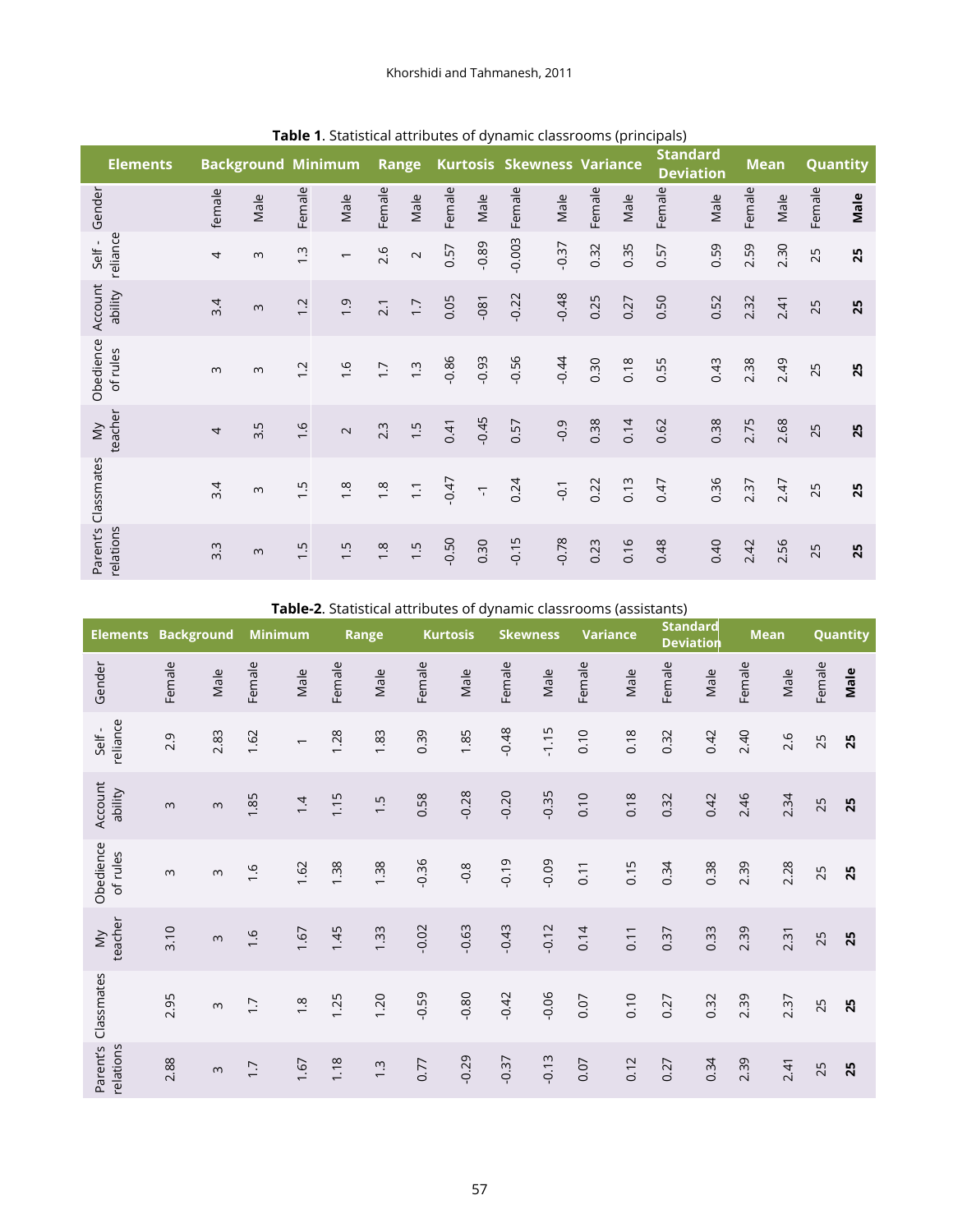|             |                  |             | LESLI                               |       |                      |                              |
|-------------|------------------|-------------|-------------------------------------|-------|----------------------|------------------------------|
| Gender      | <b>Frequency</b> | <b>Mean</b> | <b>Standard</b><br><b>Deviation</b> |       | Degree of<br>Freedom | <b>Significance</b><br>level |
| <b>Male</b> | 25               | 17.42       | 2.42                                | 0.132 | 48                   | 0.89                         |
| Female      | 25               | 17.32       | 2.56                                |       |                      |                              |

**Table 3.** Comparison among female and male students in educational progress motivation (By means of independent T $t^{\text{crit}}$ 

The results in Table 3 suggest that T observed value ( $T_{ob}$  = 0.132) with degree of freedom (df = 48) is smaller than T- value in the given table at certainty level (α = 0.05). As a result, based on lack of difference among females and males Null Hypothesis is verified and it can be concluded that there is no significant difference among progress motivation in females and males.

**Hypothesis II:** Female teachers administer more dynamic classrooms than male teachers.

### **Table 4.** Comparison among assistants and principals (Self- reliance variable)

| Gender                                       | <b>Frequency</b> | <b>Mean</b> | <b>Standard</b><br><b>Deviation</b> |       | Degree of<br><b>Freedom</b> | <b>Significance</b><br><b>Level</b> |
|----------------------------------------------|------------------|-------------|-------------------------------------|-------|-----------------------------|-------------------------------------|
| Self-reliance of                             | 50               | 2.45        | 0.59                                | 0.191 | 98                          | 0.23                                |
| principal<br>Self - reliance of<br>assistant | 50               | 2.33        | 0.38                                |       |                             |                                     |

The results from Table 4 suggest that T- observed value ( $T_{ob}$  = 1.191) with degree of freedom (df= 98) is smaller than T- value in this table at certainty level ( $\alpha$  = 0.05). Consequently, based on lack of difference in variable self-reliance among principals and assistants, Null Hypothesis is verified and it can be concluded that there is no significant difference among assistants and principals in terms of variable self- reliance.

**Table 5.** Comparison among assistants and principals (Accountability variable)

| <b>Gender</b>                                  | <b>Frequency</b> | <b>Mean</b> | <b>Standard</b><br><b>Deviation</b> |      | Degree of<br>Freedom | Significance<br><b>Level</b> |
|------------------------------------------------|------------------|-------------|-------------------------------------|------|----------------------|------------------------------|
| Accountability                                 | 50               | 2.36        | 0.51                                | 0.44 | 98                   | 0.65                         |
| of principal<br>Accountability<br>of assistant | 50               | 2.40        | 0.38                                |      |                      |                              |

The results of table 5 denote that T- observed value ( $T_{\text{ob}}$  = 0.44) with degree of freedom (df= 98) is smaller than T- value in this table at certainty level ( $\alpha$  = 0.05). As a result, based on lack of difference in accountability variable among assistants and principals, Null Hypothesis is confirmed and it can be concluded that there is no significant difference in accountability variable among assistants and principals.

|  | Table 6. Comparison among assistants and principals (Obedience to rules variable) |  |  |
|--|-----------------------------------------------------------------------------------|--|--|
|  |                                                                                   |  |  |

| Gender                                                 | <b>Frequency</b> | <b>Mean</b> | <b>Standard</b><br><b>Deviation</b> |       | Degree of<br><b>Freedom</b> | <b>Significance</b><br><b>Level</b> |
|--------------------------------------------------------|------------------|-------------|-------------------------------------|-------|-----------------------------|-------------------------------------|
| <b>Rules obedience</b>                                 | 50               | 2.43        | 0.49                                | 1.155 | 98                          | 0.25                                |
| by principal<br><b>Rules obedience</b><br>by assistant | 50               | 2.33        | 0.36                                |       |                             |                                     |

The results of Table 6 denote that T- observed value (T<sub>ob</sub> = 1.155) with degree of freedom (df= 98) is smaller than T- value in this table at certainty level ( $\alpha$  = 0.05). As a result, based on lack of difference in rules

obedience variable among assistants and principals, Null Hypothesis is confirmed and it can be concluded that there is no significant difference in rules obedience variable among principals and assistants.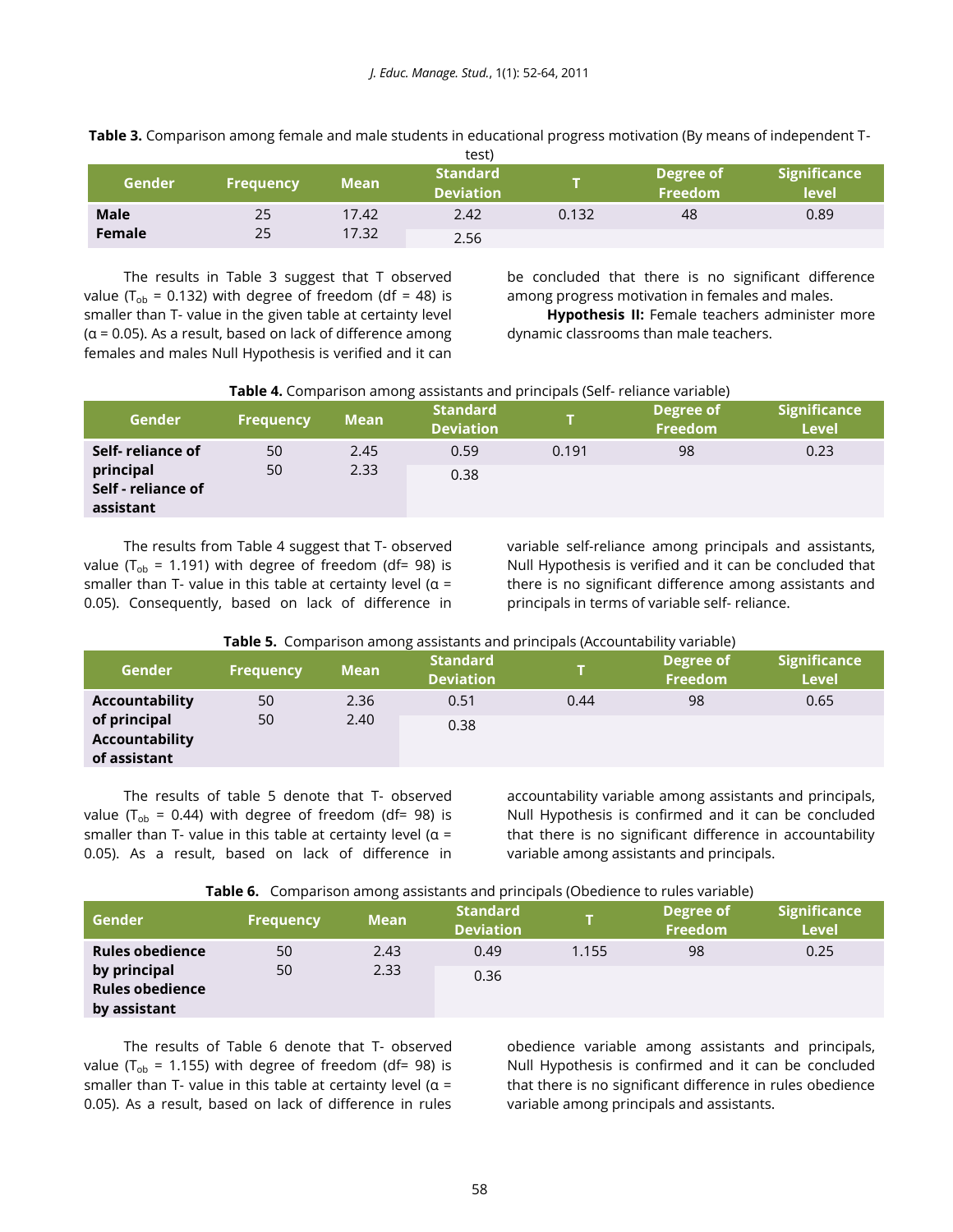| <b>TWIC 7:</b> Companison among assistants and principals (biy teacher variable) |                  |              |                                     |       |                      |                                     |  |  |  |  |
|----------------------------------------------------------------------------------|------------------|--------------|-------------------------------------|-------|----------------------|-------------------------------------|--|--|--|--|
| Gender                                                                           | <b>Frequency</b> | <b>Mean</b>  | <b>Standard</b><br><b>Deviation</b> |       | Degree of<br>Freedom | <b>Significance</b><br><b>Level</b> |  |  |  |  |
| <b>Teacher of principal</b>                                                      | 50               | 2.72<br>2.35 | 0.51                                | 4.156 | 98                   | $0.001**$                           |  |  |  |  |
| <b>Teacher of assistant</b>                                                      | 50               |              | 0.35                                |       |                      |                                     |  |  |  |  |

#### **Table 7.** Comparison among assistants and principals (My teacher variable)

The results of Table 7 signify that T- observed value ( $T_{ob}$  = 4.156) with degree of freedom (df= 98) is greater than T- value in this table at certainty level ( $\alpha$  = 0.05). Consequently, based on lack of difference in school teacher variable among principals and assistants, Null Hypothesis is rejected and it can be concluded that there is a significant difference in school teacher variable among principals and assistants.

| Table 8. Comparison among assistants and principals (Classmates variable) |  |  |  |  |
|---------------------------------------------------------------------------|--|--|--|--|
|                                                                           |  |  |  |  |

| Gender                     | <b>Frequency</b> | <b>Mean</b> | <b>Standard</b><br><b>Deviation</b> |       | Degree of<br>Freedom | <b>Significance</b><br><b>Level</b> |
|----------------------------|------------------|-------------|-------------------------------------|-------|----------------------|-------------------------------------|
| <b>Classmate-principal</b> | 50               | 2.42        | 0.42                                | 0.565 | 98                   | 0.57                                |
| Classmate- assistant       | 50               | 2.38        | 0.29                                |       |                      |                                     |

The results of Table 8 suggest that T- observed value ( $T_{\text{ob}}$  = 0.565) with degree of freedom (df= 98) is smaller than T- value in this table at certainty level ( $\alpha$  = 0.05). As a result, based on lack of difference in student's classmates variable among principals and

assistants, Null Hypothesis is verified and it can be concluded that there is no significant difference in student's classmates variable among principals and assistants.

**Table 9.** Comparison among assistants and principals (Relationships with Parents variable)

| l Gender                                 | <b>Frequency</b> | Mean | <b>Standard</b><br><b>Deviation</b> |       | <b>Freedom</b> | Degree of Significance<br>Level |
|------------------------------------------|------------------|------|-------------------------------------|-------|----------------|---------------------------------|
| Parents' relations with principal        | 50               | 2.49 | 0.44                                | 1.136 | 98             | 0.25                            |
| <b>Parents' relations with assistant</b> | 50               | 2.40 | 0.31                                |       |                |                                 |

The results of Table 9 denote that T- observed value ( $T_{ob}$  = 1.136) with degree of freedom (df= 98) is smaller than T- value in this table at certainty level ( $\alpha$  = 0.05). As a result, based on lack of difference in parents' relationships variable among principals and assistants, Null Hypothesis is confirmed and it can be concluded that there is no significant difference in parents' relationships variable among principals and assistants. **Hypothesis III**: There is no significant difference among males and females in dynamic classrooms.

|  | Table 10. Comparison among male and female principals in dynamic classrooms (self- reliance variable) |  |  |  |
|--|-------------------------------------------------------------------------------------------------------|--|--|--|
|  |                                                                                                       |  |  |  |

| l Gender                 | <b>Frequency</b> | Mean | <b>Standard</b><br><b>Deviation</b> |      | Degree of<br><b>Freedom</b> | <b>Significance</b><br>Level |
|--------------------------|------------------|------|-------------------------------------|------|-----------------------------|------------------------------|
| Self- reliance in male   | 25               | 2.50 | 0.59                                | 1.73 | 48                          | 0.08                         |
| Self- reliance in female | 25               | 2.59 | 0.57                                |      |                             |                              |

The results of Table 10 denote that T- observed value (T<sub>ob</sub> = 1.73) with degree of freedom (df= 48) is smaller than T- value in this table at certainty level ( $\alpha$  = 0.05). As a result, based on lack of difference in self-

reliance variable among males and females, Null Hypothesis is confirmed and it can be concluded that there is no significant difference in self- reliance variable among males and females.

| Table 11. Comparison among male and female principals in dynamic classrooms (accountability variable) |  |  |
|-------------------------------------------------------------------------------------------------------|--|--|
|-------------------------------------------------------------------------------------------------------|--|--|

| l Gender                         | <b>Frequency</b> | Mean | Standard<br><b>Deviation</b> |      | Degree of<br><b>Freedom</b> | Significance<br><b>Level</b> |
|----------------------------------|------------------|------|------------------------------|------|-----------------------------|------------------------------|
| <b>Accountability in males</b>   | 25               | 2.41 | 0.59                         | 0.66 | 48                          | 0.51                         |
| <b>Accountability in females</b> | 25               | 2.32 | 0.57                         |      |                             |                              |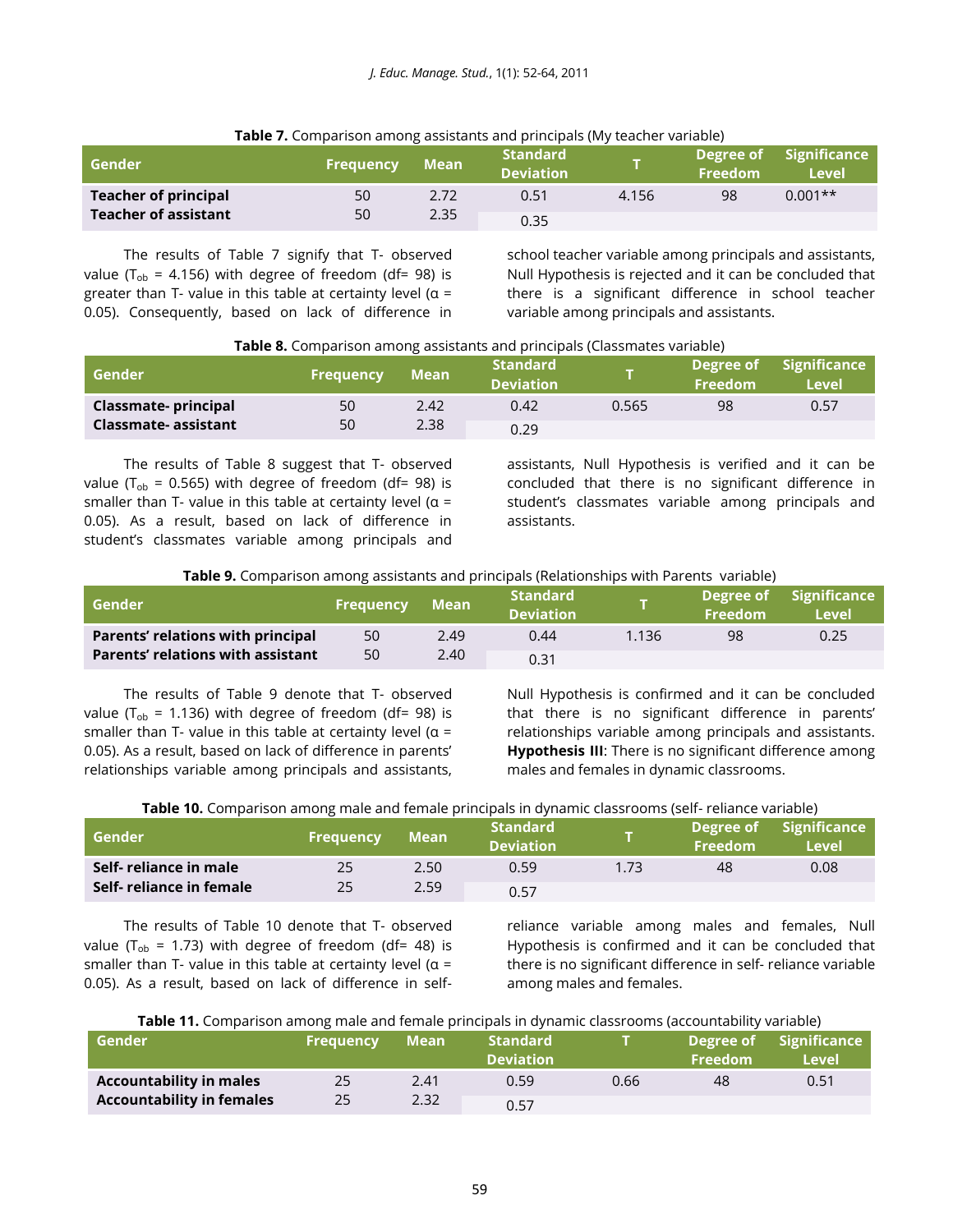The results of Table 11 signify that T- observed value ( $T_{ob}$  = 0.66) with degree of freedom (df= 48) is smaller than T- value in this table at certainty level ( $\alpha$  = 0.05). Consequently, based on lack of difference in

accountability variable among males and females, Null Hypothesis is verified and it can be concluded that there is no significant difference in accountability variable among males and females.

| Table 12. Comparison among male and female principals in dynamic classrooms (rules obedience variable) |
|--------------------------------------------------------------------------------------------------------|
|--------------------------------------------------------------------------------------------------------|

| Gender                     | <b>Frequency</b> | <b>Mean</b> | <b>Standard</b><br><b>Deviation</b> |      | l Degree of <sub>l</sub><br><b>Freedom</b> | Significance<br>Level |
|----------------------------|------------------|-------------|-------------------------------------|------|--------------------------------------------|-----------------------|
| Rules obedience in males   | 25               | 2.49        | 0.59                                | 0.76 | 48                                         | 0.45                  |
| Rules obedience in females | 25               | 2.38        | 0.57                                |      |                                            |                       |

The results of Table 12 express that T- observed value (T<sub>ob</sub> = 0.76) with degree of freedom (df= 48) is smaller than T- value in this table at certainty level ( $\alpha$  = 0.05). Consequently, based on lack of difference in rules obedience variable among males and females, Null Hypothesis is confirmed and it can be concluded that there is no significant difference in rules obedience variable among males and females.

| Table 13. Comparison among male and female principals in dynamic classrooms (My teacher variable) |  |  |
|---------------------------------------------------------------------------------------------------|--|--|
|                                                                                                   |  |  |

| Gender                     | 'Frequency | Mean | <b>Standard</b><br><b>Deviation</b> |      | Degree of A<br>Freedom | <b>Significance</b><br>Level |
|----------------------------|------------|------|-------------------------------------|------|------------------------|------------------------------|
| School teacher for males   | 25         | 2.68 | 0.37                                | 0.45 | 48                     | 0.64                         |
| School teacher for females | 25         | 2.75 | 0.62                                |      |                        |                              |

The results of Table 13 signify that T- observed value ( $T_{ob}$  = 0.45) with degree of freedom (df= 48) is smaller than T- value in this table at certainty level ( $\alpha$  = 0.05). As a result, based on lack of difference in school teacher variable among males and females, Null Hypothesis is verified and it can be concluded that there is no significant difference in school teacher variable among males and females.

| Table 14. Comparison among male and female principals in dynamic classrooms (classmate variable) |  |  |  |  |  |  |
|--------------------------------------------------------------------------------------------------|--|--|--|--|--|--|
|--------------------------------------------------------------------------------------------------|--|--|--|--|--|--|

| Gender                       | <b>Frequency</b> | <b>Mean</b> | <b>Standard</b><br><b>Deviation</b> |      | Degree of<br>Freedom | <b>Significance</b><br><b>Level</b> |
|------------------------------|------------------|-------------|-------------------------------------|------|----------------------|-------------------------------------|
| <b>Classmate for males</b>   | 25               | 2.47        | 0.36                                | 0.81 | 48                   | 0.42                                |
| <b>Classmate for females</b> | 25               | 2.37        | 0.47                                |      |                      |                                     |

The results of Table 14 imply that T- observed value ( $T_{ob}$  = 0.81) with degree of freedom (df= 48) is smaller than T- value in this table at certainty level ( $\alpha$  = 0.05). Consequently, based on lack of difference in

classmate variable among males and females, Null Hypothesis is confirmed and it can be concluded that there is no significant difference in classmate variable among males and females.

**Table 15.** Comparison among male and female principals in dynamic classrooms (Parents' Relationships variable)

| Gender                                  | <b>Frequency</b> | <b>Mean</b> | <b>Standard</b><br><b>Deviation</b> |       | Degree of<br>Freedom | Significance<br><b>Level</b> |
|-----------------------------------------|------------------|-------------|-------------------------------------|-------|----------------------|------------------------------|
| <b>Parents' relationships for males</b> | 25               | 2.56        | 0.40                                | 1.165 | 48                   | 0.25                         |
| <b>Parents' relationships for</b>       | 25               | 2.42        | 0.48                                |       |                      |                              |
| females                                 |                  |             |                                     |       |                      |                              |

The results of Table 13 signify that T- observed value ( $T_{ob}$  = 1.165) with degree of freedom (df= 48) is smaller than T- value in this table at certainty level ( $\alpha$  = 0.05). As a result, based on lack of difference in parents'

relationships variable among males and females, Null Hypothesis is verified and it can be concluded that there is no significant difference in parents' relationships variable among males and females.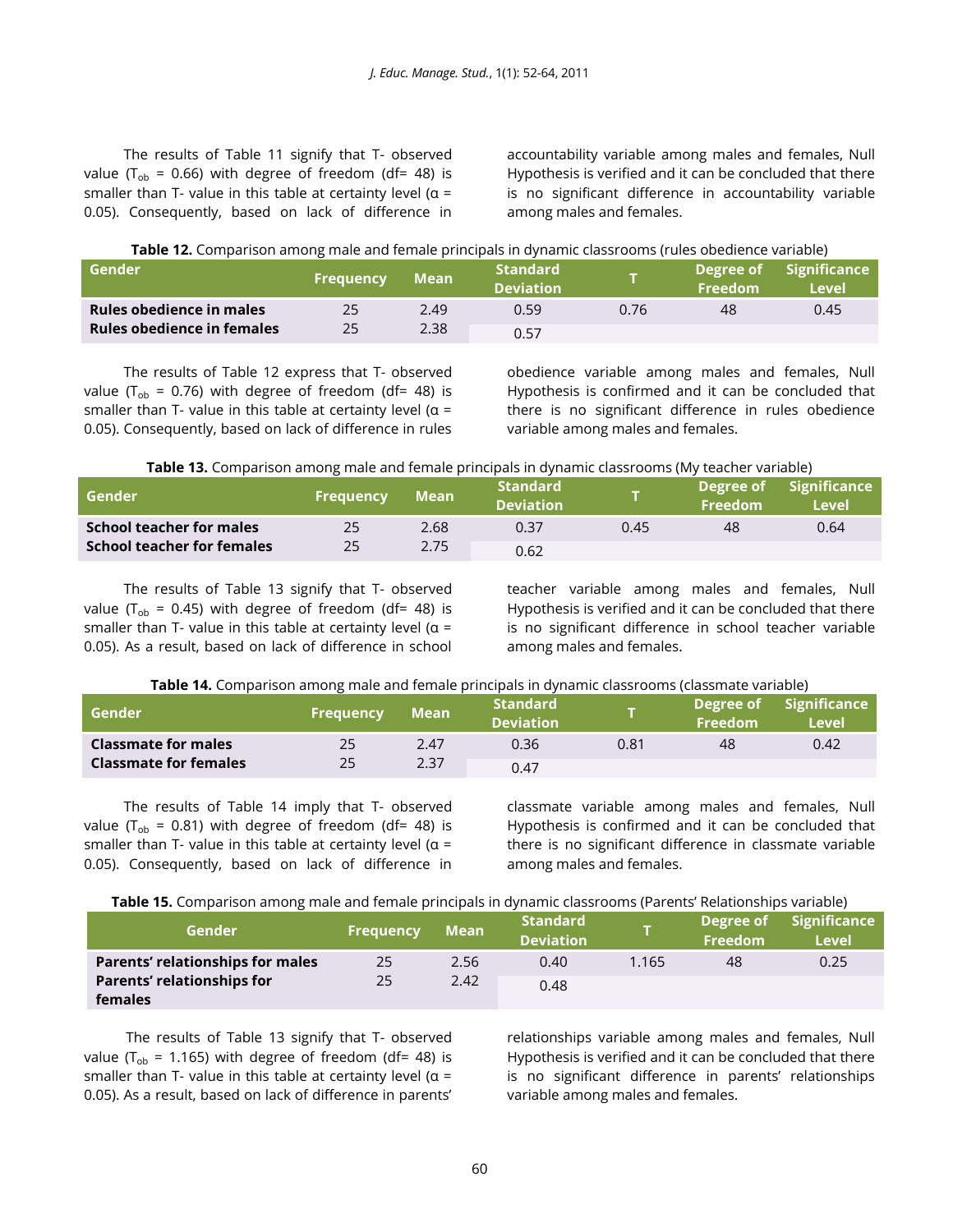| Gender                   | Frequency | Mean | <b>Standard</b><br><b>Deviation</b> |      | Degree of<br><b>Freedom</b> | <b>Significance</b><br>Level |
|--------------------------|-----------|------|-------------------------------------|------|-----------------------------|------------------------------|
| Self- reliance in males  |           | 2.26 | 0.42                                | 1.29 | 48                          | 0.20                         |
| Self-reliance in females |           | 2.40 | 0.32                                |      |                             |                              |

**Table 16.** Comparison among male and female assistants in dynamic classrooms (Self- reliance variable)

The results of Table 16 denote that T- observed value ( $T_{ob}$  = 1.29) with degree of freedom (df= 48) is smaller than T- value in this table at certainty level ( $\alpha$  = 0.05). Consequently, based on lack of difference in selfreliance variable among males and females, Null Hypothesis is verified and it can be concluded that there is no significant difference in self- reliance variable among males and females.

| Table 17. Comparison among male and female assistants in dynamic classrooms (accountability variable) |  |  |  |  |  |
|-------------------------------------------------------------------------------------------------------|--|--|--|--|--|
|-------------------------------------------------------------------------------------------------------|--|--|--|--|--|

| l Gender                         | <b>Frequency</b> | Mean | <b>Standard</b><br><b>Deviation</b> |                | Degree of<br>Freedom | <b>Significance</b><br>Level |
|----------------------------------|------------------|------|-------------------------------------|----------------|----------------------|------------------------------|
| <b>Accountability in males</b>   | 25               | 2.34 | 0.42                                | $1.10^{\circ}$ | 48                   | 0.27                         |
| <b>Accountability in females</b> | 25               | 2.46 | 0.32                                |                |                      |                              |

The results of Table 17 imply that T- observed value ( $T_{ob}$  = 1.10) with degree of freedom (df= 48) is smaller than T- value in this table at certainty level ( $\alpha$  = 0.05). As a result, based on lack of difference in accountability variable among males and females, Null Hypothesis is confirmed and it can be concluded that there is no significant difference in accountability variable among males and females.

**Table 18.** Comparison among male and female assistants in dynamic classrooms (rules obedience variable)

| l Gender                          | <b>Frequency</b> | <b>Mean</b> | <b>Standard</b><br><b>Deviation</b> |       | Degree of<br><b>Freedom</b> | <b>Significance</b><br>Level |
|-----------------------------------|------------------|-------------|-------------------------------------|-------|-----------------------------|------------------------------|
| Rules obedience in males          | 25               | 2.28        | 0.38                                | 1.102 | 48                          | 0.27                         |
| <b>Rules obedience in females</b> |                  | 2.39        | 0.34                                |       |                             |                              |

The results of Table 18 suggest that T- observed value ( $T_{\text{ob}}$  = 1.102) with degree of freedom (df= 48) is smaller than T- value in this table at certainty level ( $\alpha$  = 0.05). Consequently, based on lack of difference in rules

obedience variable among males and females, Null Hypothesis is confirmed and it can be concluded that there is no significant difference in rules obedience variable among males and females.

|  |  |  | Table 19. Comparison among male and female assistants in dynamic classrooms (My teacher variable) |
|--|--|--|---------------------------------------------------------------------------------------------------|
|  |  |  |                                                                                                   |

| l Gender                     | <b>Frequency</b> | Mean | <b>Standard</b><br><b>Deviation</b> |      | Degree of<br><b>Freedom</b> | <b>Significance</b><br>Level |
|------------------------------|------------------|------|-------------------------------------|------|-----------------------------|------------------------------|
| Male school teacher          | 25               | 2.31 | 0.33                                | 0.84 | 48                          | 0.40                         |
| <b>Female school teacher</b> | 25               | 2.39 | 0.37                                |      |                             |                              |

The results of Table 19 express that T- observed value ( $T_{ob}$  = 0.84) with degree of freedom (df= 48) is smaller than T- value in this table at certainty level ( $\alpha$  = 0.05). As a result, based on lack of difference in school teacher variable among males and females, Null Hypothesis is verified and it can be concluded that there is no significant difference in school teacher variable among males and females.

|  | <b>Table 20.</b> Comparison among male and female assistants in dynamic classrooms (classmate variable) |
|--|---------------------------------------------------------------------------------------------------------|
|  |                                                                                                         |

| Gender                  | <b>Frequency</b> | <b>Mean</b> | <b>Standard</b><br><b>Deviation</b> |      | Freedom | Degree of Significance<br>Level |
|-------------------------|------------------|-------------|-------------------------------------|------|---------|---------------------------------|
| Male classmate          | 25               | 2.37        | 0.32                                | 0.22 | 48      | 0.82                            |
| <b>Female classmate</b> |                  | 2.39        | 0.27                                |      |         |                                 |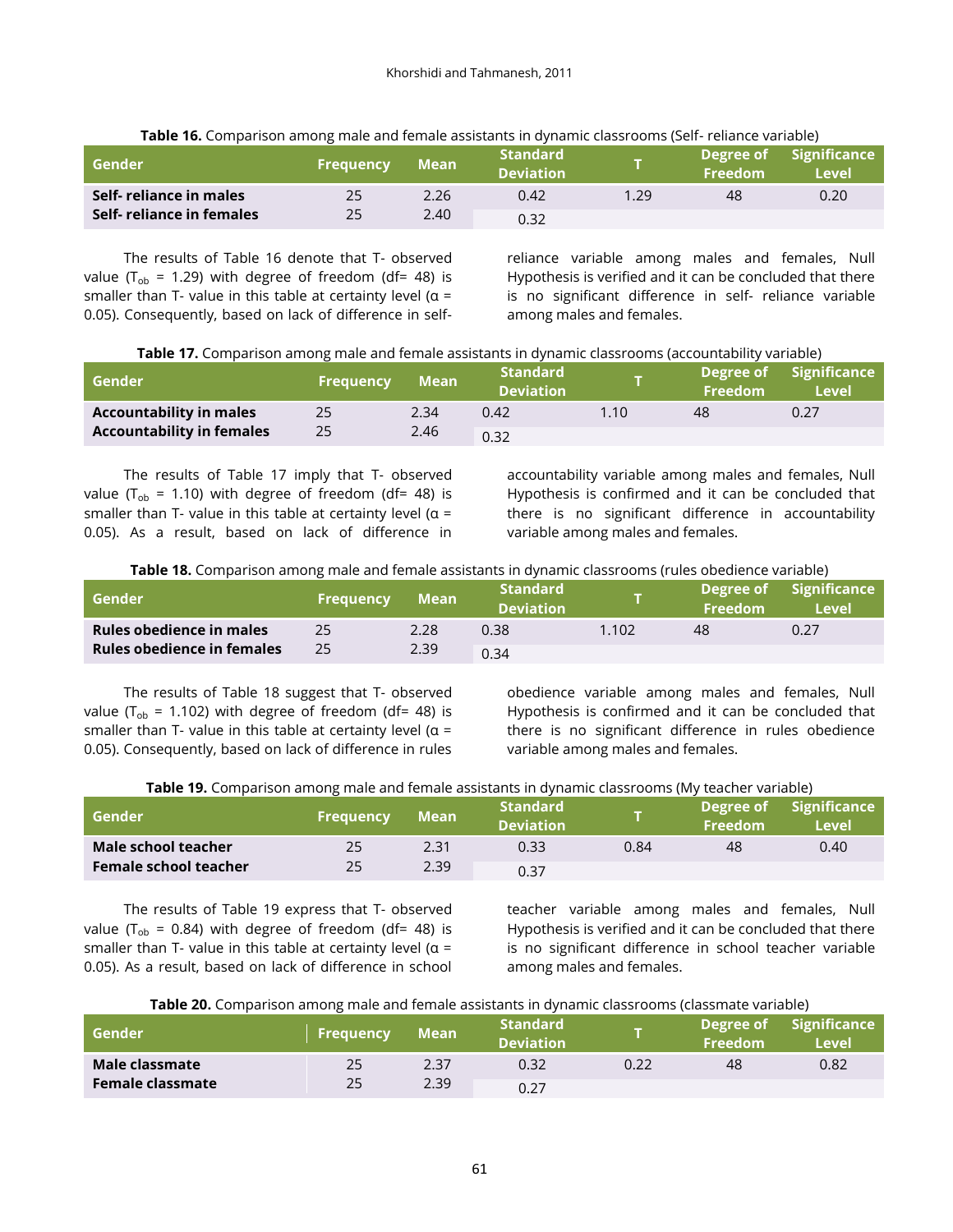The results of Table 20 state that T- observed value ( $T_{ob}$  = 0.22) with degree of freedom (df= 48) is smaller than T- value in this table at certainty level ( $\alpha$  = 0.05). Consequently, based on lack of difference in classmate variable among males and females, Null Hypothesis is confirmed and it can be concluded that there is no significant difference in classmate variable among males and females.

| Table 21. Comparison among male and female assistants in dynamic classrooms (Parents' relationships variable) |  |
|---------------------------------------------------------------------------------------------------------------|--|
|---------------------------------------------------------------------------------------------------------------|--|

| Gender                          | <b>Frequency</b> | Mean | <b>Standard</b><br><b>Deviation</b> |      | Degree of<br>Freedom | <b>Significance</b><br><b>Level</b> |
|---------------------------------|------------------|------|-------------------------------------|------|----------------------|-------------------------------------|
| Parents' relationships in males | 25               | 2.41 | 0.34                                | 0.19 | 48                   | 0.84                                |
| Parents' relationships in       | 25               | 2.39 | 0.27                                |      |                      |                                     |
| females                         |                  |      |                                     |      |                      |                                     |

The results of Table 21 denote that T- observed value ( $T_{\text{ob}}$  = 0.19) with degree of freedom (df= 48) is smaller than T- value in this table at certainty level ( $\alpha$  = 0.05). As a result, based on lack of difference in parents'

relationships variable among males and females, Null Hypothesis is verified and it can be concluded that there is no significant difference in parents' relationships variable among males and females.

|                 |           | <b>Parents'</b><br>relations | <b>Classmates</b> |           | <b>Teacher</b> |           | <b>Rules</b><br>obedience |           | <b>Accountability</b> |           | Self-reliance |           |            |
|-----------------|-----------|------------------------------|-------------------|-----------|----------------|-----------|---------------------------|-----------|-----------------------|-----------|---------------|-----------|------------|
| <b>Progress</b> | Assistant | Principal                    | Assistant         | Principal | Assistant      | Principal | Assistant                 | Principal | Assistant             | Principal | Assistant     | Principal |            |
| 1/20            | 0/71      | 0/93                         | 0/67              | 0/67      | 0/57           | 1/21      | 0/61                      | 1/04      | 0/46                  | 0/75      | 0/97          |           | $K-S$      |
| 0/11            | 0/68      | 0/98                         | 0/75              | 0/29      | 0/89           | 0/35      | 0/85                      | 0/75      | 0/98                  | 0/10      | 0/29          | 0/22      | <b>SIG</b> |

**Table 23.** Pearson's correlation relationships between principals' dynamic classrooms with educational progress

| <b>Item</b>                                                                                                                    | <b>Progress</b><br>motivation | <b>Parents'</b><br>relations | <b>Classmates</b>        | <b>Teacher</b>                    | <b>Rules</b><br>obedience                     | <b>Accountability</b>                                        | Self-reliance                                                          |
|--------------------------------------------------------------------------------------------------------------------------------|-------------------------------|------------------------------|--------------------------|-----------------------------------|-----------------------------------------------|--------------------------------------------------------------|------------------------------------------------------------------------|
| Self-reliance<br>Accountability<br>Rules obedience<br>Teacher<br>Classmates<br>Parents'<br>relations<br>Progress<br>motivation |                               | $0.522***$                   | $0.522***$<br>$0.677***$ | $0.381***$<br>0.086<br>$0.443***$ | 0.186<br>$0.436***$<br>$0.291*$<br>$0.529***$ | $0.464***$<br>0.323<br>$0.520**$<br>$0.552***$<br>$0.549$ ** | $0.489***$<br>0.228<br>$0.469$ **<br>$0.395***$<br>0.150<br>$0.443***$ |

Kolmogorov- Smirnov (K-S) Test was employed to measure normalization of population, where the given results represent normalization of data for all variables. **Hypothesis IV**: There is a significant relationship between educational progress and dynamic classrooms. By application of Pearson's momentum correlation coefficient, the relationship between variables of principals' dynamism and educational progress motivation was explored. The primary analyses were carried out to make sure of lack of any violence from parameters of normalization, linearity and uniform variance. Table 23 shows the variables of principals' dynamism and educational progress motivation; obtained correlation values (p<0.01, n=50, r=0.443 self- reliance) (p<0.01, n=50, r=0.549 accountability) (p<0.01, n=50, r=0.529 rules obedience) (p<0.01, n=50, r=0.443 teacher) (p<0.01, n=50, r=0.677 classmates) (p<0.01, n=50, r=0.522 parents'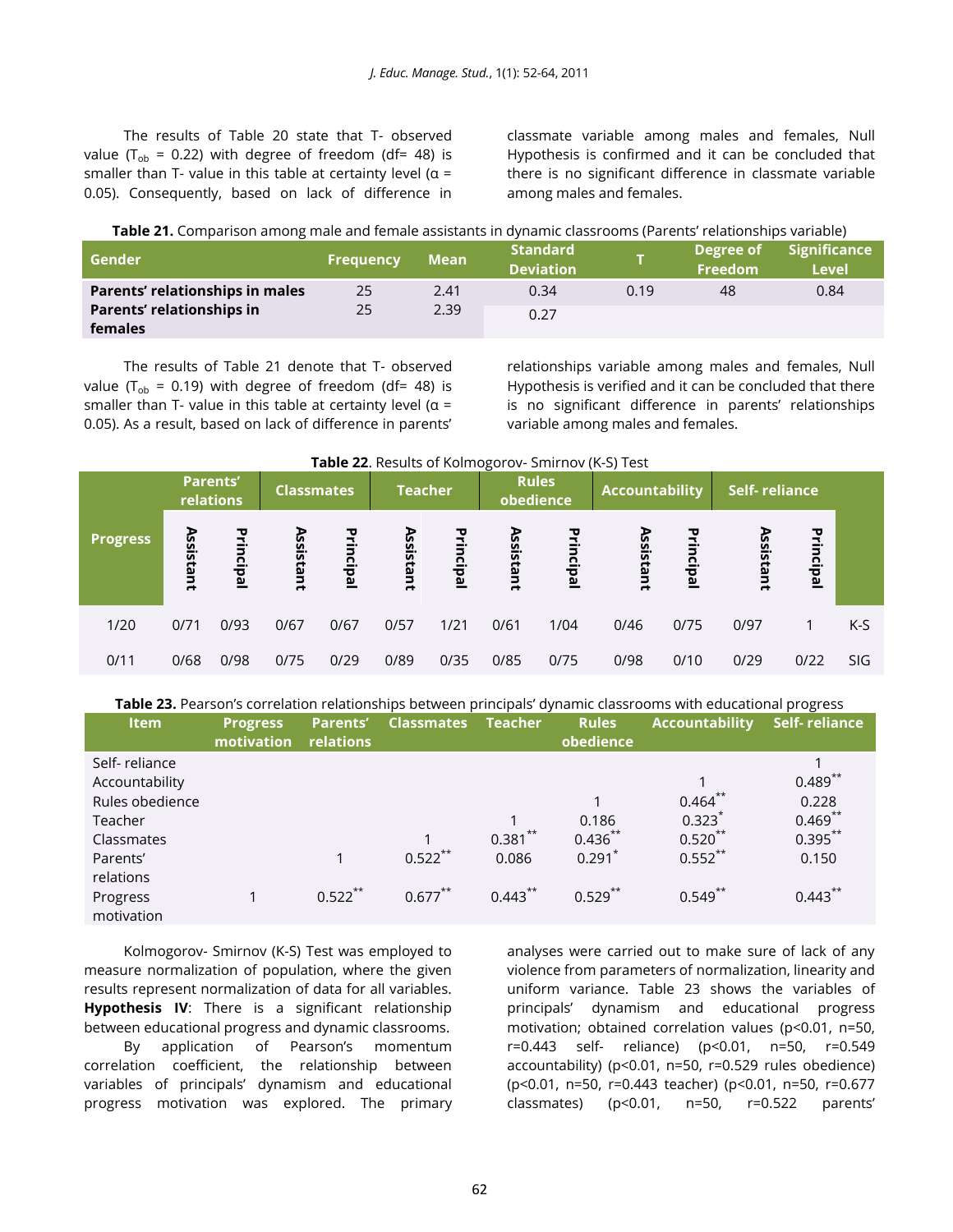relationships) are positive and significant thus Null Hypothesis (i.e. lack of relation) is rejected; namely, from principals' view, by rising score in dynamic classrooms, a significant increase is created in students' progress motivation. Similarly, Table- 21 represents the relations among dynamic variables where except for (parents' relationship with self- reliance and teacher variables) and (Teacher with rules obedience variables), all these relations are positive and significant.

## **DISCUSSION**

In order to answer to test questions and research hypotheses, statistical tests have been adapted such as independent T-test, Pearson correlation coefficient and regression so that results of tests express the following points:

The first finding of the present study implies that dynamic classrooms lead to rising educational motivation in high school students on Grade I. as a result, Null Hypothesis is rejected that express lack of relationship between dynamic classrooms and students' educational motivation so that it can concluded with 95% of certainty level that holding of dynamic classrooms will lead to rising of educational motivation in students. This finding is in compliance with the results came from backgrounds for the present research.

The second finding from the current study signifies that there is no difference between progress motivations in female high school students with male student in Grade I. Consequently, Null Hypothesis is verified that implies lack of difference among females and males in this variable so it can be concluded with 95% of certainty level that there is no significant difference in progress motivation among male and female students.

This finding is not sometimes in conformance to results of backgrounds of the current research such as: Findings by Asgari (1998) and Khorami (2004). One may ascribe the reason for this contradiction in current study to the following factors:

a) In the past time, Iranian communities considered man (male) as economic core (pole) for family and assigned woman (female) for doing of tasks inside home; for this reason, path of progress was automatically prepared for males. Thus, according to the aforesaid reason, females might acquire higher internal motivation in the society.

b) Previously, it was assumed that since woman is responsible for playing role of child- nurture so she might not need to pass educational degree up to high levels and conversely male should acquire higher

education in order to earn income and this idea caused women to possess higher internal motivation.

Third finding from this study denotes that female teachers administer more dynamic classrooms than male teachers. As a result, Null Hypothesis is rejected that implies there is no difference among classrooms of male teachers and of female teachers so it can be concluded at certainty level (95%) that female teacher have more dynamic classrooms than male teachers. This finding is in compliance with background results from the present study.

Researcher has not found any background that expresses classrooms administered by female teachers are more dynamic than male teachers' while the results of this study indicate lack of difference among the given elements.

### **REFERENCES**

- Akbari, Ali (2005). "Modern methods in teaching", Payvand educational- training monthly journal, Vol. 313. Organization of Parents & Mentors Association.
- Amerizadeh, Majid. (2002). "The impact of progress motivation on educational performance of students at Guidance School Career". MA thesis.
- Bandora A . (1986) .Social foundations of thought and action: Asocial congitiue theory . Englewood Cliffs NJ: prentice Hall
- Boris, Joyce. (2004). "Teaching models". Translator: Mohammad Reza Behrangi (Berenji). 1<sup>st</sup> Vol. Tehran. Golchin Pub.
- Doll, Zucker and Brehm (2009). "Dynamic classrooms". Translators: Khorshidi & Khosrozadeh.
- Khorshidi, Abbas A. (2009). "Educational management and leadership". 2<sup>nd</sup> Ed. Tehran: Yastoroon Pub.
- Khorshidi, Abbas; Ghoreishi, Seyed Hamid Reza. (2007). "Manual for preparation of thesis and educational dissertation" (from theory to practice). Tehran: Yastoroon. 2<sup>nd</sup> Ed.
- Khorami, Anonymous. (2004). "Review of the relationship between progress motivation and intelligence with educational achievement in high school students from Shiraz City". MA thesis.
- Moayednia, Anonymous. (2005). Payvand educationaltraining monthly journal (September Vol.), Central Organization of Parents & Mentors Association.
- Noblit, G . W .,Dwight . L .R .,& McCadden, B . M . (1995) . In the meantime: The possibilities of caring . Phi Delta Kappan,76,680-684
- Robins, Stephen P. (2010). "Principles of Organizational Behavior". Translators: Parsayian, Aarabi, Seyed